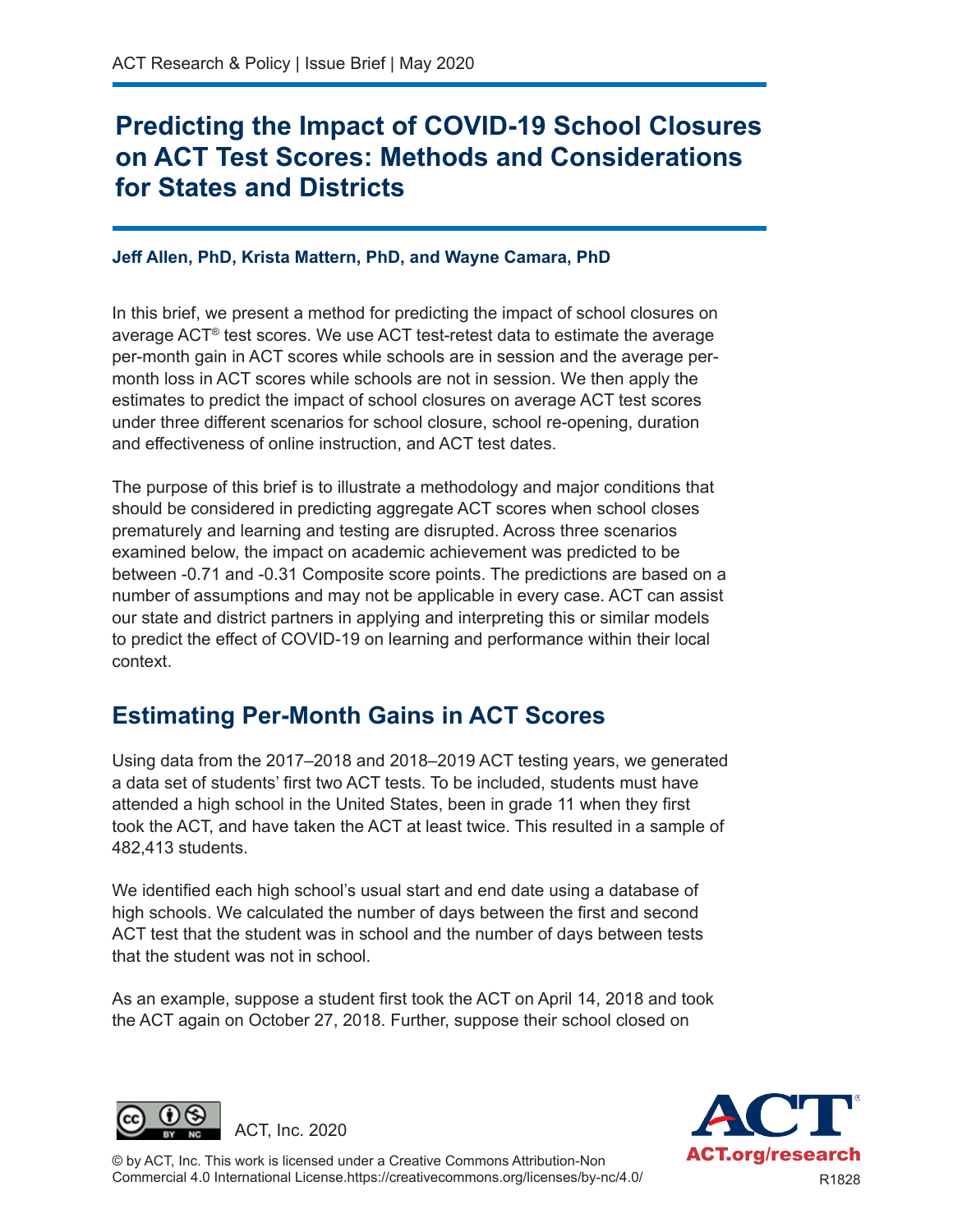May 25, 2018 and re-opened on August 20, 2018. In this case, there were 109 days between tests that the student was in school, and 87 days that the student was not in school. $^{\rm 1}$ 

Next, we used linear regression to estimate the gain in ACT scores associated with each additional day that school was in session, and the gain (or loss) in ACT scores associated with each additional day that school was not in session. Finally, we transformed the per-day gain estimates to per-month estimates (Table 1). While positive gains were observed while school was in session, losses were observed while school was not in session, evidence of summer learning loss. In-school gains were largest for English (0.310 points per month), and out-of-school losses were largest for math (-0.221 points per month).

One way to interpret the Composite per-month in-school gain and out-of-school loss estimates is that students lose about two months of school learning every summer (assuming a three-month summer break). This is larger than the loss of one month of school learning typically observed and may be due to the greater extent of summer learning loss for upper grade levels (Cooper, Nye, Charlton, Lindsay, & Greathouse, 1996). Our results suggest that summer loss is more detrimental for math than for reading, consistent with prior studies (Cooper et al., 1996; Kuhfeld & Tarasawa, 2020).

| <b>Table 1. Per-Month ACT Score Gains</b> |
|-------------------------------------------|
|-------------------------------------------|

|                    | <b>Per-Month Gain</b> |               |
|--------------------|-----------------------|---------------|
| <b>ACT Score</b>   | In-school             | Out-of-school |
| Composite          | 0.218                 | $-0.142$      |
| English            | 0.310                 | $-0.159$      |
| <b>Mathematics</b> | 0.193                 | $-0.221$      |
| Reading            | 0.182                 | $-0.023$      |
| Science            | 0.186                 | $-0.164$      |

From Table 1, we can make some general predictions, such as:

- Under normal circumstances, ACT Composite score increases by 1.96 score points during the typical nine-month academic year, and then decreases by 0.43 score points over a three-month summer break, resulting in a net gain of 1.53 score points over an entire year.
- Assuming schools shut down for two months due to COVID-19 and that learning loss is the same during the shutdown as it us during normal summers, student achievement would drop by 0.72<sup>2</sup> ACT Composite score points, resulting in a net gain of only 0.82 $^3$  score points over an entire year.

For most students, 0.72 Composite score points may not seem consequential because it means they are only slightly less prepared for college and career, and this would be unlikely to impact admissions and scholarship decisions. But for states and districts, 0.72 Composite score points can cause a significant disruption in trend analyses and could be considered a rather large and important effect on aggregate student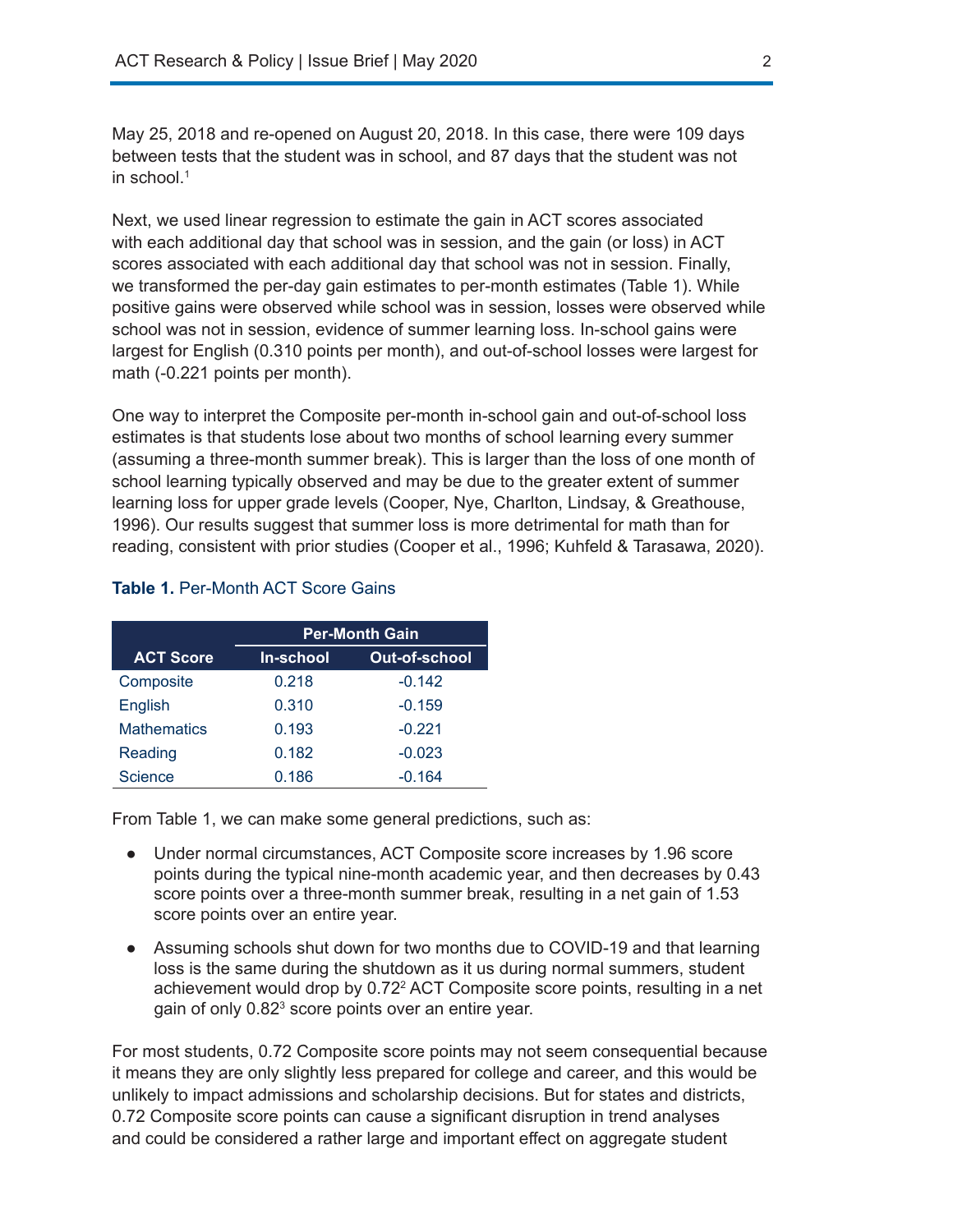achievement. While average ACT scores can vary somewhat across cohorts, the COVID-19 school closures may become a new source of variation in score trends.

## **Predicting the Impact of COVID-19 School Closures on Average ACT Test Scores**

We now walk through three examples showing how the per-month gain estimates from Table 1 can be used to predict the impact of COVID-19 school closures on mean ACT scores and student achievement. The impact on student achievement can be thought of as the net impact on the academic achievement of a cohort of students, regardless of when the students take the ACT test. The impact on mean ACT scores is similar to the impact on student achievement but is influenced by when the ACT test is taken. For example, the impact on mean ACT scores is reduced when students have more days in school before taking the ACT.

In our examples, the predicted impacts depend on:

- Date of school shutdown
- Effectiveness and duration of online instruction during shutdown
- Planned ACT test date for spring grade 11
- Usual school end date
- School start date for fall 2020
- ACT makeup test date, if any

Predicting the impact of school closures on mean ACT scores and student achievement requires strong assumptions, including:

- Average per-month ACT score gains while schools are in session are the same as that observed in our study.
- Average per-month ACT score losses while schools are not in session are the same as that observed in our study.
- The rates of gains and losses are linear and the same across different months.

We must also make assumptions about average per-month gains or losses during the shutdown. One could assume that the losses during the shutdown would be the same as those observed under normal circumstances when schools are not in session. Or, with mitigation efforts such as online learning, one might assume that gains during the shutdown are some percentage of the gains that would be expected under normal circumstances when schools are in session. In addition, online learning may have been used for some fraction (e.g., 50%, 80%) of the days remaining on the original school calendar.

Predicting the impacts of COVID-19 closures on mean ACT scores does not necessarily require a prediction of what the mean ACT score would have been, but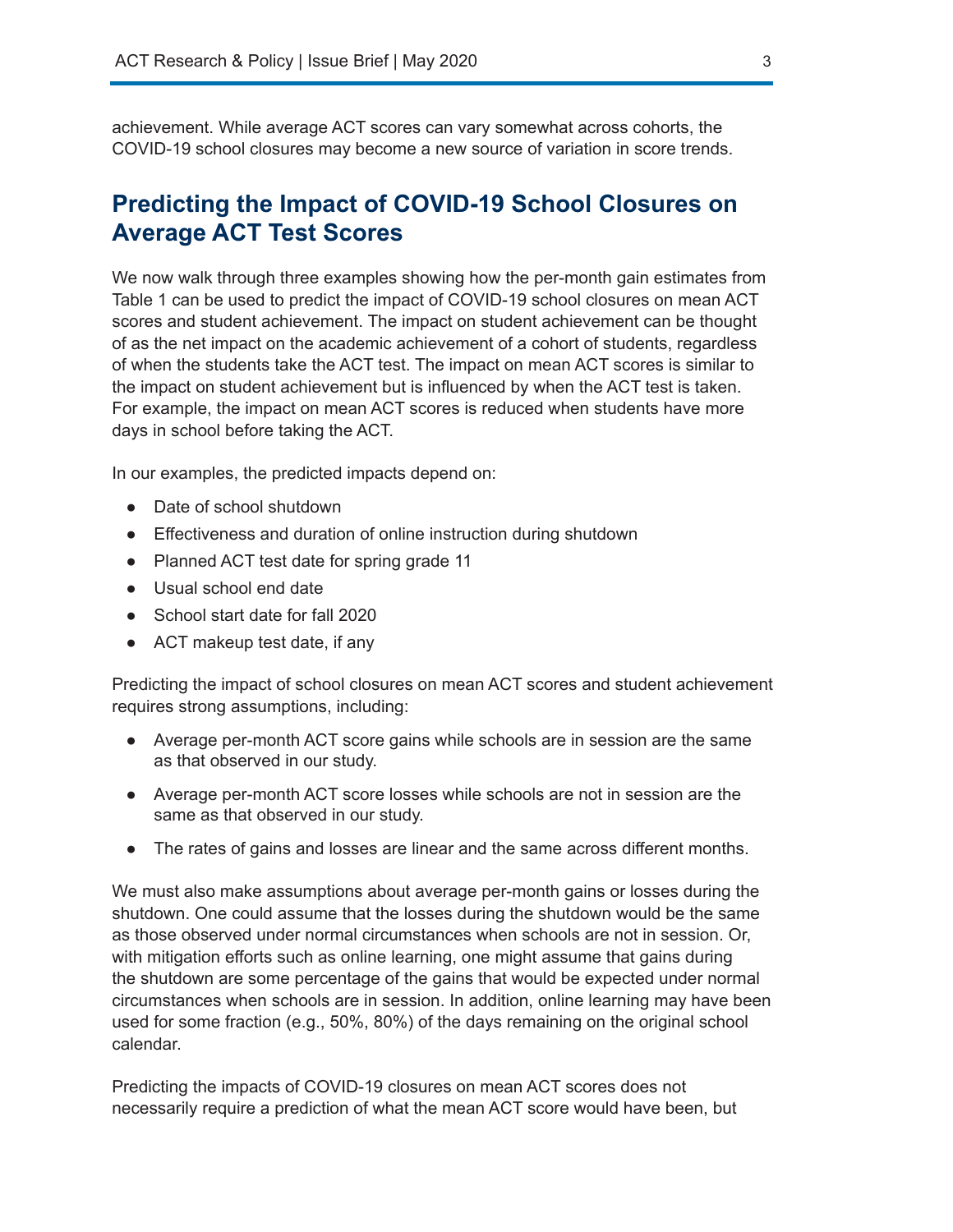rather, it only requires an estimate of the **difference** in the predicted mean score under normal circumstances and what is predicted after the COVID-19 closures.<sup>4</sup>

### **Example Scenario 1: Fall 2020 Makeup Test with No Online Instruction and Early Start to the 2020 School Year**

Assumptions used for the example are presented in Figure 1 and include:

- No online instruction during shutdown
- March 13 school shutdown
- April 21 planned ACT test date for 11th graders
- May 27 usual school end date
- August 10 early school start date for fall 2020
- August 25 usual school start date
- October 1 makeup ACT test date

Figure 1 shows the trajectories for predicted mean ACT Composite scores under normal circumstances (solid blue line) and under COVID-19 shutdown with no online learning (dashed orange line).



#### **Figure 1.** Examples 1 and 2 for Predicting Impacts of COVID-19 Shutdowns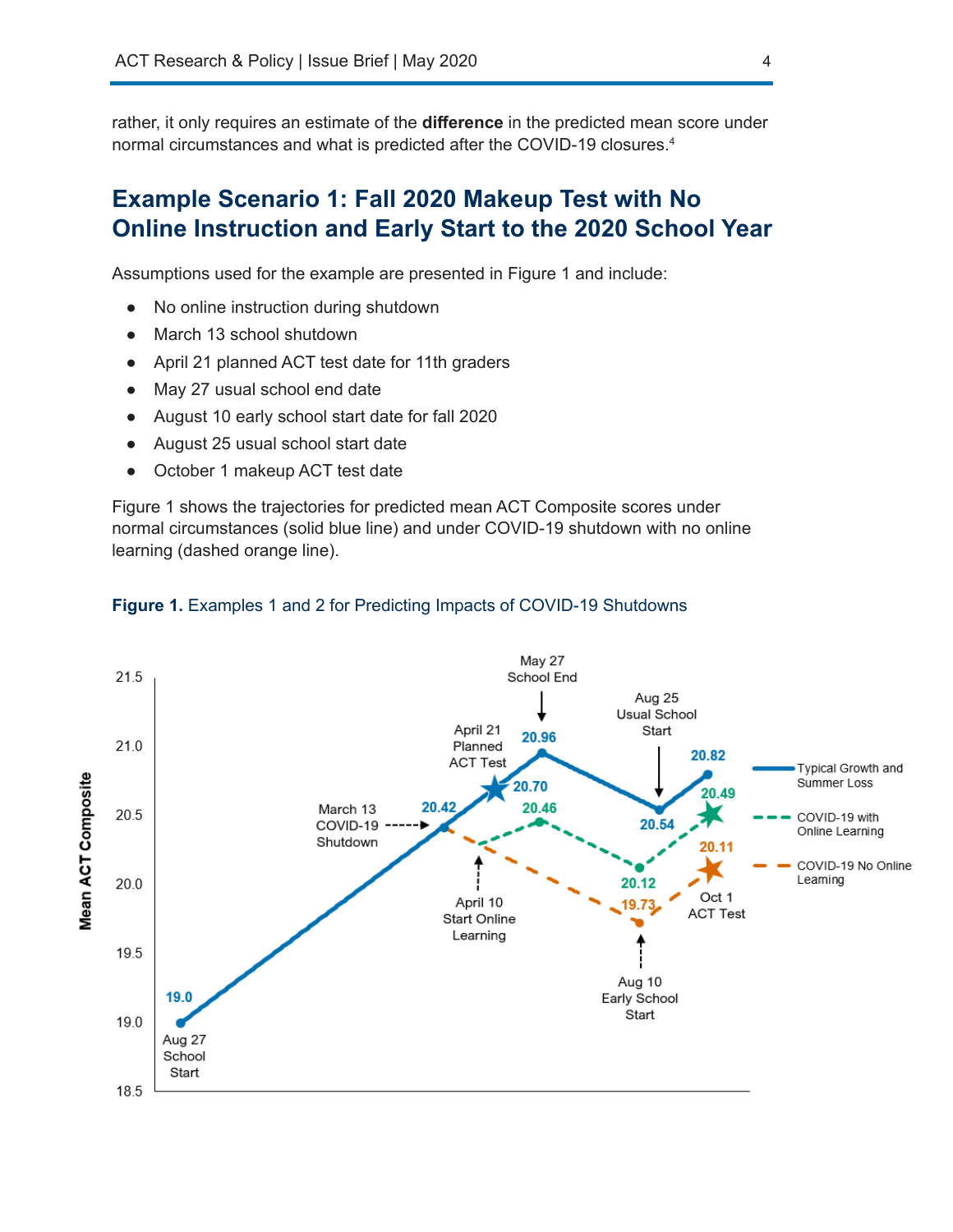#### **Predictions Under Normal Circumstances**

At the time of the shutdown (March 13), the predicted mean ACT Composite score was 20.42. This is calculated using the predicted mean ACT Composite score at the beginning of the school year (August 27, 19.0) and adding 0.218 score points per month through March 13 (approximately 6.5 months). Without the shutdown, the predicted mean ACT Composite score would have continued to increase by 0.218 points per month, landing at 20.70 for the planned ACT test date of April 21. With continued gains through the end of the school year (May 27), the predicted mean rises to 20.96. With summer learning loss occurring from May 28 through August 24, the predicted mean drops to 20.54 at the time that school would normally resume. Gains resume from August 25 through October 1, at which time the predicted mean is 20.82.

#### **Predictions Under COVID-19 School Closures with No Online Learning Supplement**

Because of the shutdown, the predicted mean ACT Composite score begins to decline March 13 and continues to decline by 0.142 score points per month through August 9, landing at 19.73. If school resumes early on August 10, the predicted mean ACT Composite score increases from August 10 to October 1, landing at 20.11 for the October 1 test date.

In this scenario, the impact of the COVID-19 shutdown on academic achievement is 0.71 ACT Composite score points. This is the difference in predicted mean ACT Composite score on October 1 under normal circumstances (20.82) and with the COVID-19 shutdown (20.11).

Also under this scenario, the expected impact on average Composite score is -0.59 points—the difference between the predicted mean score on the makeup test date due to the shutdown (20.11 on October 1) versus that on the original test date under normal circumstances (20.70 on April 21). The COVID-19 impact on average Composite score is represented by the vertical difference between the blue and orange stars shown in Figure 1.

### **Example Scenario 2: Fall 2020 Makeup Test with 50% Effective Online Instruction and Early Start to the 2020 School Year**

In the next example, we assume that students receive online instruction that results in 50% of the gains of regular instruction, $^{\rm 5}$  that the online instruction begins April 10 about four weeks after schools are closed—and continues through May 27. Otherwise, the assumptions are the same as those made in Example 1. Figure 1 (dashed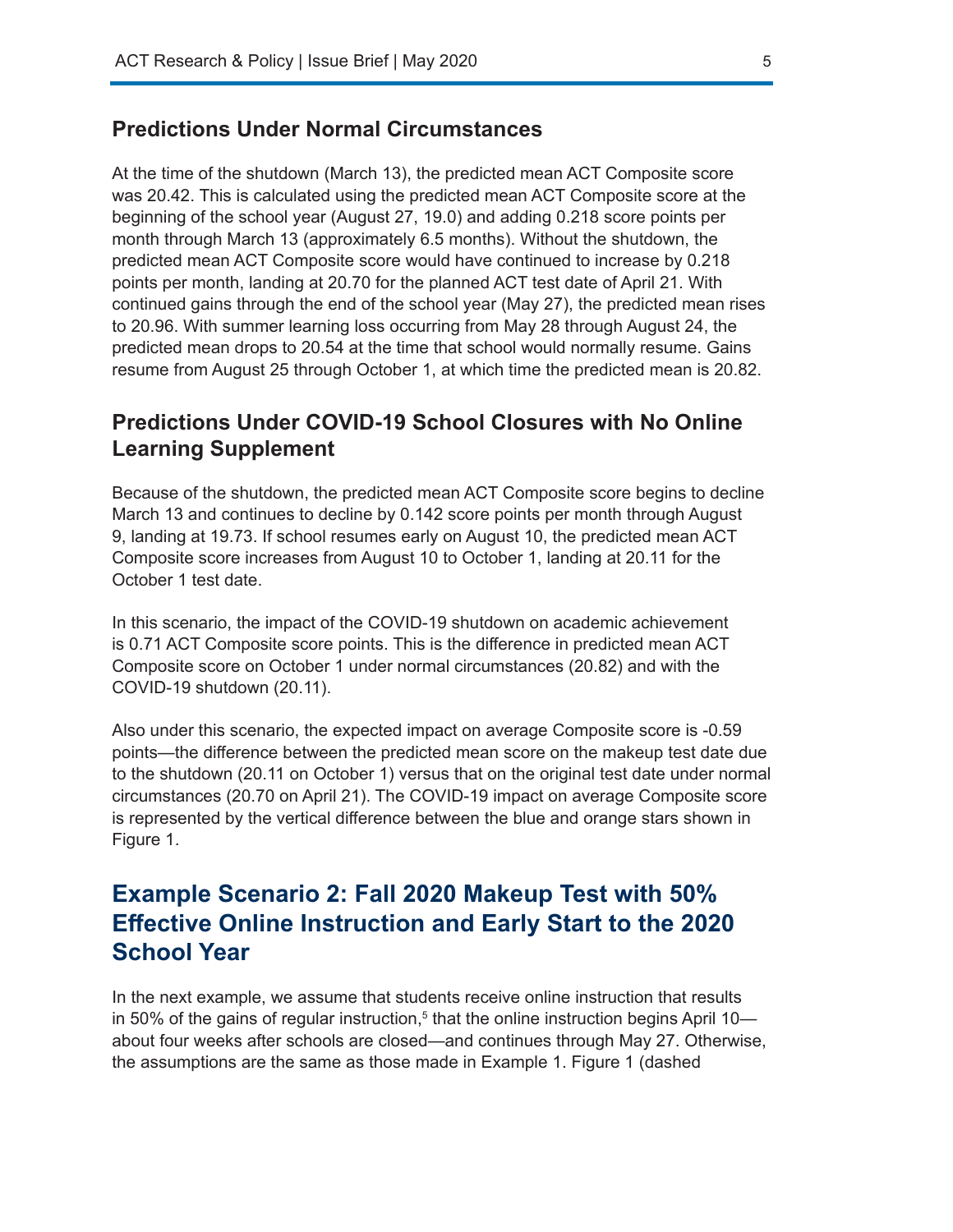green line) shows the trajectories for predicted mean ACT Composite score under this scenario.

#### **Predictions Under COVID-19 School Closures with 50% Effective Online Learning Supplement**

Instead of the predicted mean ACT Composite decreasing by 0.142 points per month from April 10 (online instruction begins) to May 27, it increases by 0.109 (50% of 0.218) points per month. With 48 days (1.58 months) during this period, this results in a net gain of 0.40 score points due to the online instruction. $^{\rm 6}$ 

Therefore, instead of the COVID-19 shutdown having an impact on academic achievement of -0.71 Composite score points, the impact is only -0.31 score points. Further, instead of having an impact of -0.59 points on average ACT Composite score as it had under Example 1, the shutdown has an impact of -0.19 points for Example 2. Of course, we cannot empirically determine the learning gain of online instruction since COVID-19 is unprecedented and we do not have historical data to use in estimating the effects of online learning under such conditions. We used 50% for this example, but one could substitute any value as an estimate of the percent of instructional gain associated with online learning compared to in school learning (e.g., 10%, 50%, 100%). It is also possible that learning loss occurs with online instruction but is less severe than what happens during normal summers. In this case, one would assume a permonth loss that is some percentage of the normal loss.

### **Example Scenario 3: No Makeup for ACT Test, but What Would Average Score Have Been?**

We now walk through a final example of how the per-month gain estimates from Table 1 can be used to predict the impact of COVID-19 school closures on mean ACT scores, as well as what the mean ACT Composite score would have been if testing had occurred on the planned ACT test date. This scenario assumes no makeup for ACT testing but rather predicts what the average score for a state would have been for their cohort of students. The assumptions used for the example include:

- March 13 school shutdown
- April 21, 2020 planned ACT test date for 11th graders
- No online instruction between the beginning of shutdown to the planned ACT test date
- No makeup ACT test date
- The mean ACT Composite score for state-tested 11th graders over the past three years is 19.50, with an average test date of April 21

Because the state has tested around April 21 for the past three years, we can use the average ACT Composite score over the past three years (19.50) as a starting point, assuming that the current cohort of students is similar to prior cohorts on other measures of academic achievement. There are 39 days (1.28 months) between the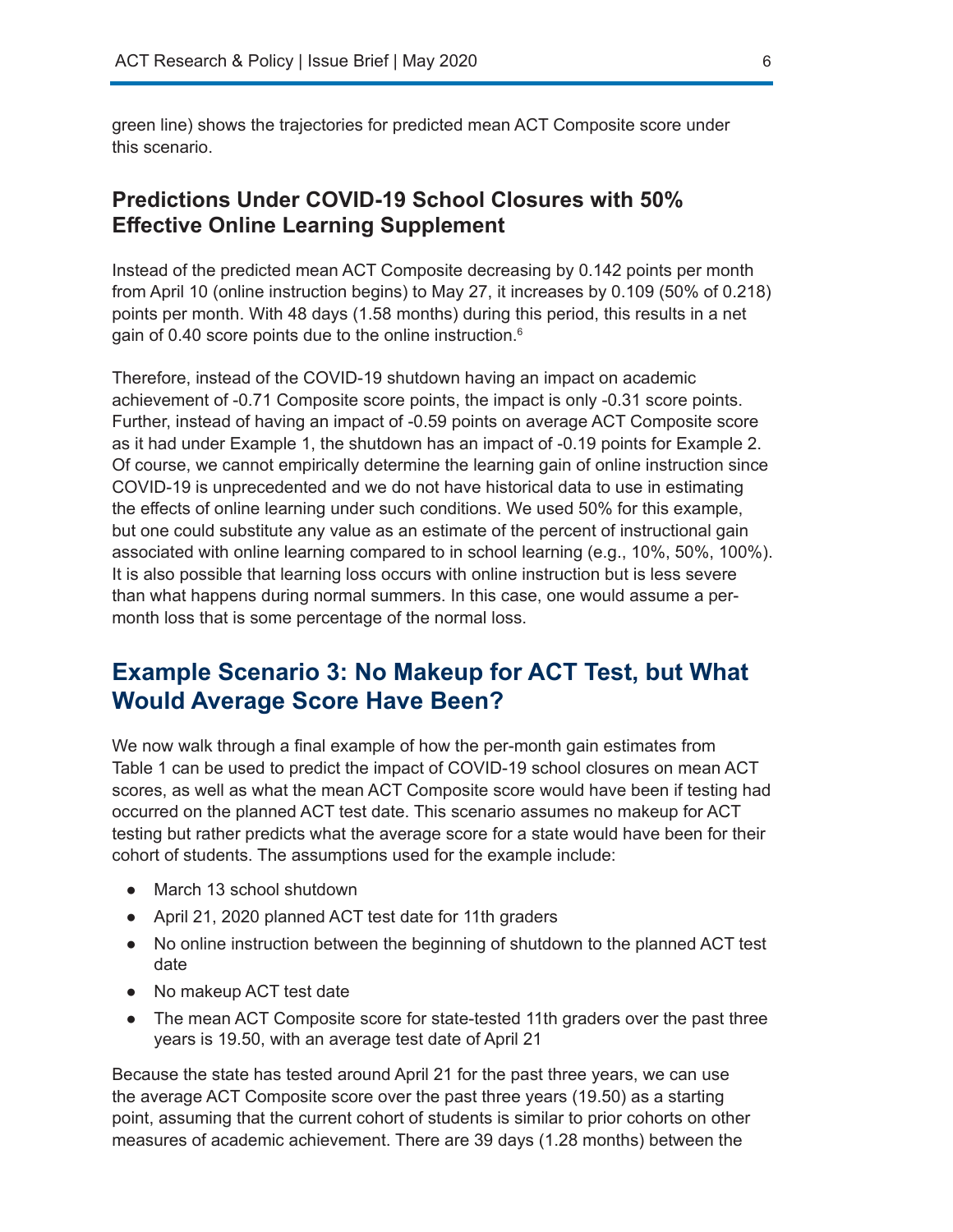shutdown date and the planned ACT test date. Instead of gaining 0.218 score points per month, we can assume a loss of 0.142 score points per month. Therefore, the prediction of the COVID-19 impact is -0.46 score points (1.28\*(-0.142-0.218)), and the predicted mean ACT Composite score is 19.04.

### **Conclusions and Cautions**

We have attempted to provide a simple model to predict aggregate ACT scores for a large school, district, or state that closed during the school year and was unable to test all juniors during their typical spring semester testing window. The examples illustrate how to answer the following questions for the school, district, or state under these conditions:

- What is the impact of school closures on mean student achievement, as measured by the ACT test?
- If a makeup ACT test is administered, how much impact will school closures have on average ACT scores?
- What would have been the average ACT scores for a cohort of students if testing occurred on the regular schedule?

The three examples use the same model but under slightly different conditions. Example 1 predicts the ACT score when schools close prematurely, annual testing is delayed until the following fall, school starts early the next fall, and there is no instructional gain assumed during the school closure (or no instruction). Example 2 is similar but assumed that online instruction began four weeks following closure and had 50% of the instructional gain associated with in-school learning under normal circumstances. Example 3 assumes no online instruction, no makeup testing is conducted, and that a state is interested in predicting what the mean ACT score would have been if testing was completed on the originally scheduled date. A variation of Example 3 could include online instruction, but additional testing assumptions must be met if retesting is never conducted making the predictions less accurate.<sup>7</sup>

In summary, these are very coarse methods used to predict aggregate ACT scores, which require a number of assumptions. The predictions are likely to be more accurate for large cohorts (>100 schools, >10,000 students) that are similar to prior cohorts of students. We avoided using other factors that could have contributed to the models (e.g., demographics of the cohort, school/district/state size and context) because they would have made the model more complex (less transparent) and imposed a false sense of precision.

As noted earlier, ACT is unable to estimate learning gains associated with online learning alone compared to in-school learning, and the decision on how best to weight this proportion (online to in-school learning) could be set at any value using data a school may possess or by making rational assumptions. Another way to adjust online learning may be by participation rate. For example, if only 65% of students in the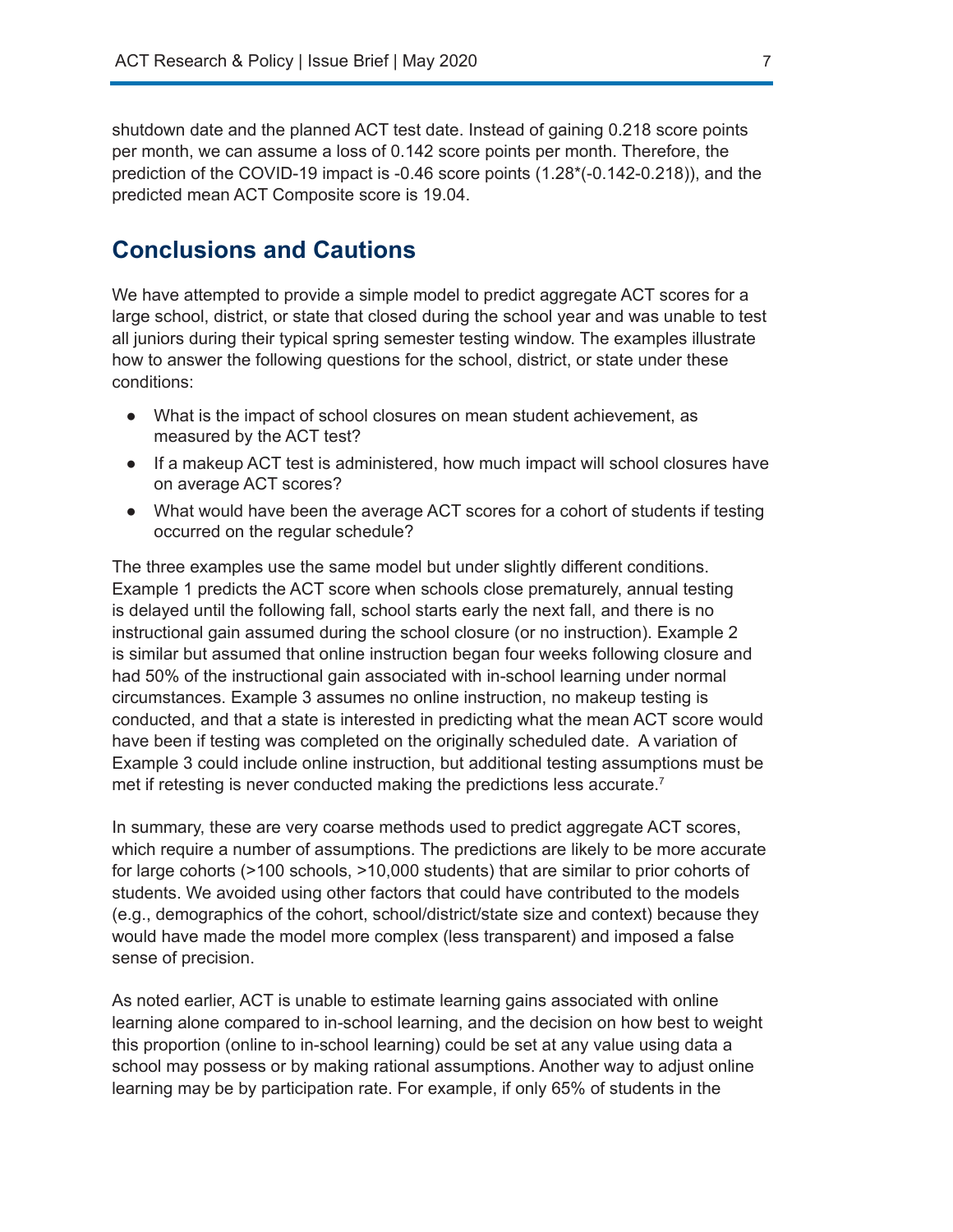cohort are actively engaged and attending most online instructional opportunities, a second adjustment could be included in the prediction reflecting this participation rate.

### **Notes**

- 1. Note that the number of days in school is not the same as the number of instructional days because weekends and holidays are not counted as instructional days.
- 2. This is calculated by multiplying the number of months (2) times the expected loss per month less the expected gain that would have occurred under normal circumstances (-0.142–0.218).
- 3. ACT Composite score would be predicted to increase by 1.52 score points during the shortened seven-month academic year, and then decrease by 0.71 for the extended out-of-school duration of five months.
- 4. For instance, in Examples 1 and 2, the predicted mean ACT Composite score is 19.0 at the beginning of the 2019-2020 academic year for illustrative purposes. But the prediction of the COVID-19 impact does not depend on this starting value and so would not change with different starting values (one of the simplifying assumptions of this approach is that per-month gain or loss does not depend on a school's starting value for mean ACT Composite score). In Example 3, the goal is to predict what the mean ACT Composite score would have been if the tests were not cancelled, in addition to predicting the impact of COVID-19 on student achievement.
- 5. Any value from 0-100% could be substituted here; 50% was used for illustrative purposes to assume a lower level of effectiveness of online instruction.
- 6. This is calculated as  $((0.109*1.58) (-0.142*1.58)) = 0.251*1.58 = 0.40$ .
- 7. For example, if there is no ACT makeup test, we must base the predicted ACT scores on an additional assumption, such as the students having the same achievement (under normal circumstances) as the state's average for the past three cohorts. This assumption may be problematic for many schools, districts, and states if participation rates or population changes occurred, or if instructional interventions and other factors may have had an impact on learning and performance.

### **References**

- Cooper, H., Nye, B., Charlton, K., Lindsay, J., & Greathouse, S. (1996). The effects of summer vacation on achievement test scores: A narrative and metaanalytic review. *Review of Educational Research, 66(3)*, 227–268.
- Kuhfeld, M. & Tarasawa, B. (2020). *The COVID-19 slide: What summer learning*  loss can tell us about the potential impact of school closures on student *academic achievement*. Portland, OR: NWEA.